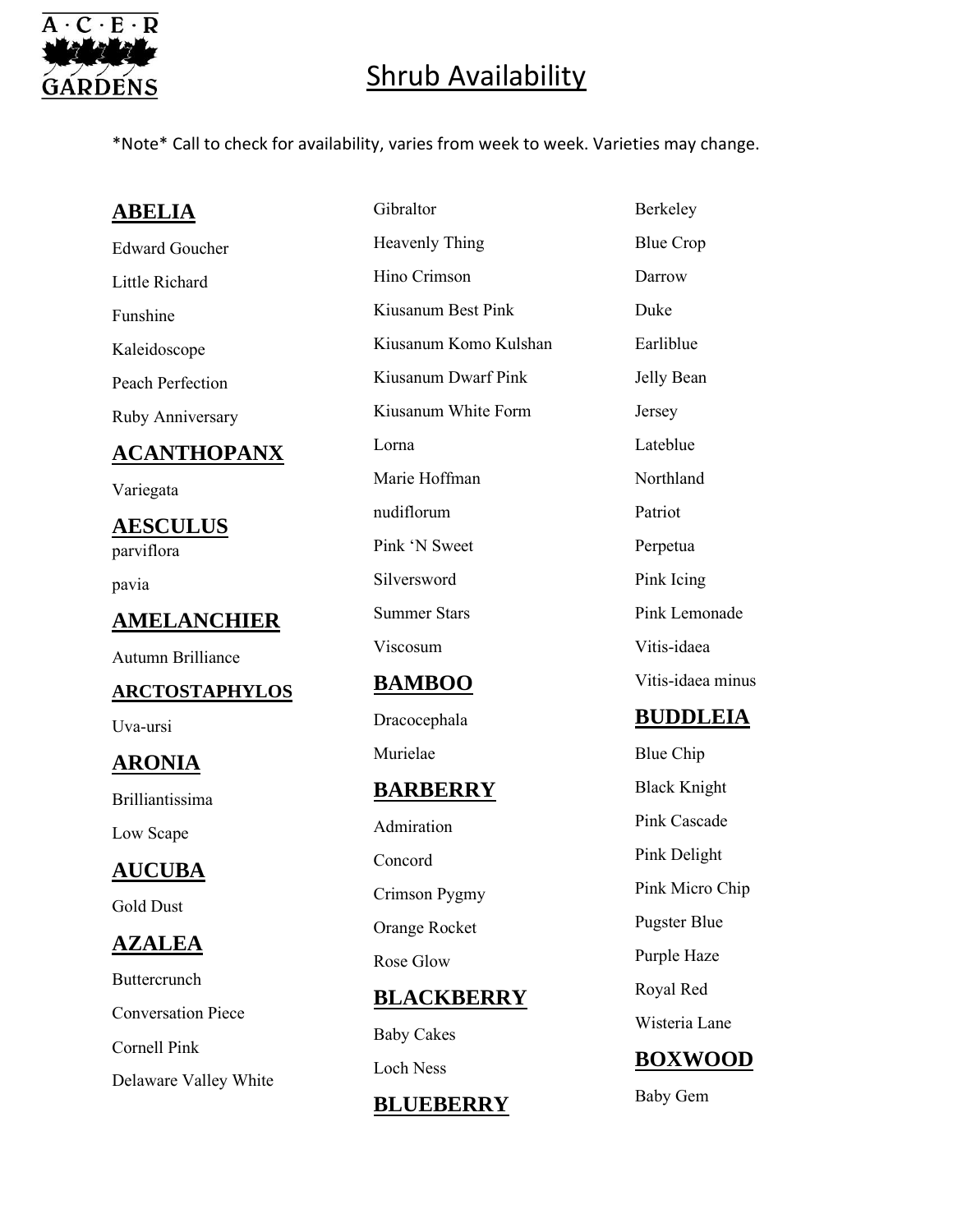

\*Note\* Call to check for availability, varies from week to week. Varieties may change.

Graham Blandy

Green Gem

Green Mountain

Green Velvet

Justin Brouwers

Little Missy

Tide Hill

## **CALLICARPA**

Early Amethyst

Pearl Glam

**CALYCANTHUS** floridus

### **CARYOPTERIS**

Blue Mist Dark Knight

Grand Bleu

### **CEPHALANTHUS**

Sputnik

## **CEPHALOTAXUS**

Golden Dragon

Upright

Spreader

### **CHAENOMELES (Quince)**

Cameo Texas Scarlet Toyo Nishiki

## **CHAMAECYPARIS**

Golden Crippsii Gold Thread Kosteri Nana Gracilis

### **CLETHRA**

Hummingbird

Ruby Spice

### **CLEMATIS**

Sweet Autumn

**COMPTONIA**

Peregrina

### **CORNUS**

Bud's Yellow

Red Twig

Ivory Halo

#### **COTINUS (SMOKEBUSH)** Gold

Royal Purple Winecraft Black

## **COTONEASTER**

Little Gem Willowleaf Cryptomeria Globosa Nana

## **CRYPTOMERIA**

Black Dragon

Globosa Nana

Gyo Kuryu

Yoshino

### **CYTISUS (Broom)**

All Gold

Burkwood

Lena

Madum Butterfly

## **DIERVILLA**

Firefly Nightglow

Honeybee

Kodiak Orange

## **DISANTHUS**

cercidifolius

### **DEUTZIA**

Nikko

Yuki Cherry Blossom

### **ENKINANTHUS**

## **EUONYMUS**

- Compacta Burning Bush
- Aureo marginatus
- Greenspire
- Silver King
- Manhattan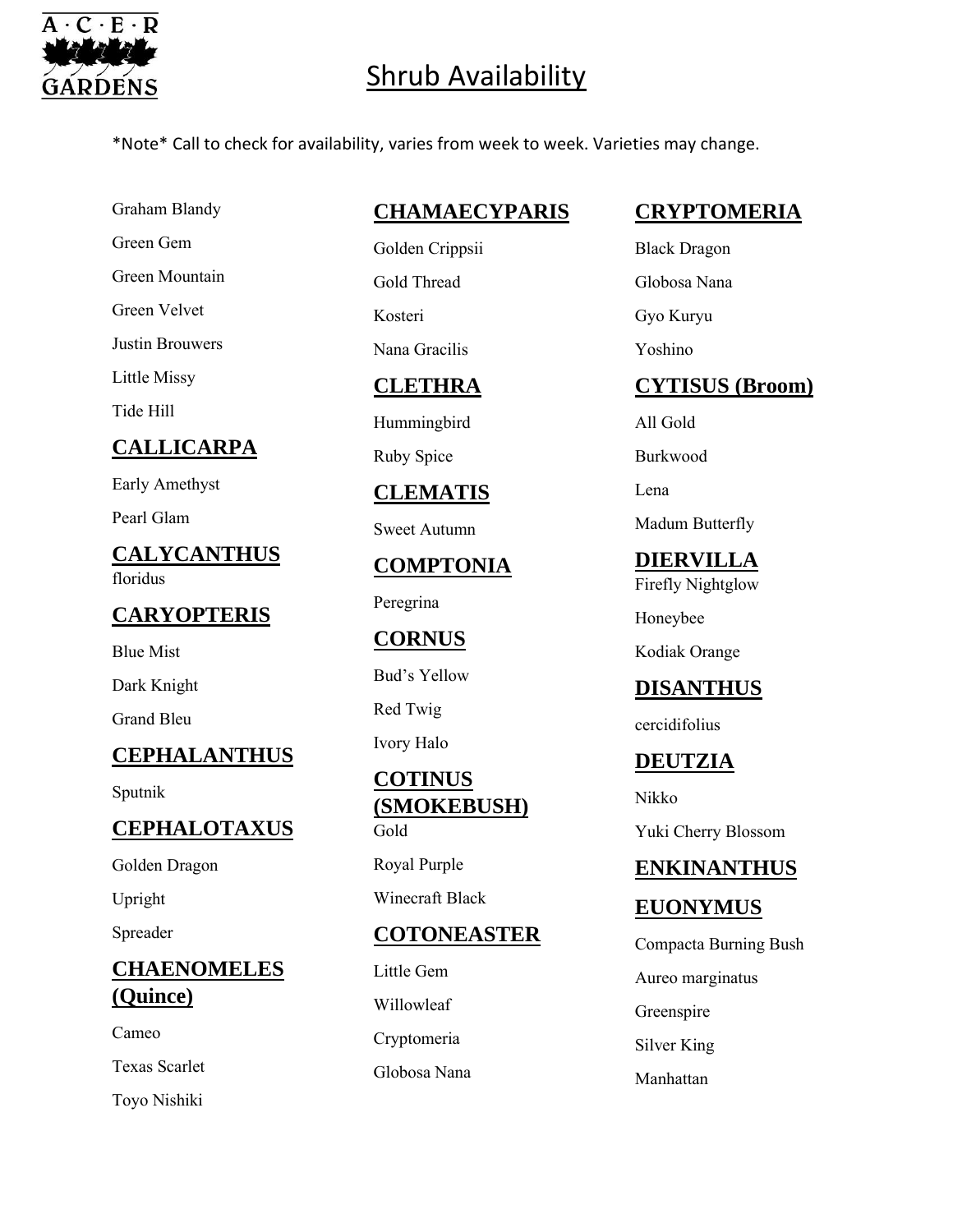

\*Note\* Call to check for availability, varies from week to week. Varieties may change.

### **FORSYTHIA**

Gold Tide Lynwood Gold

## **FOTHERGILLA**

Gardenia

## **GINKGO**

Troll

#### **HAMAMELIS (Witch Hazel) (quantities limited)**

Amethyst Arnold Promise Diane Fire Charm Jelena Ruby Glow

## **HIBISCUS**

Aphrodite Bluebird Blue Chiffon Diana Magenta Chiffon Pink Chiffon Red Heart **HYDRANGEA arborescens**

Annabelle

Invincebelle Spirit

**HYDRANGEA macrophylla**

Alpenglow Bloomstruck Coerulea Endless Summer Nikko Blue Paraplu Pia Summer Crush Teller's Blue Twist and Shout

## **HYDRANGEA paniculata**

Bobo Firelight Firelight Tidbit Phantom Tree Pinky Winky Tree Quickfire Quickfire Fab Quickfire Tree Twist & Shout Lavalamp Flare Limelight Limelight Prime

- Limelight Tree
- Little Lime

Little Quickfire

## **HYDRANGEA petiolaris**

Climbing

## **HYDRANGEA quercifolia**

Snow Queen

Munchkin

## **HYDRANGEA serrata**

Tuff Stuff Red

## **ILEX x (HOLLY)**

- Blue Boy Blue Princess Christmas Jewel Nellie Stevens Red Beauty Spring Surprise **ILEX crenata**
- Compacta Patti-O Sky Pencil Soft Touch Steeds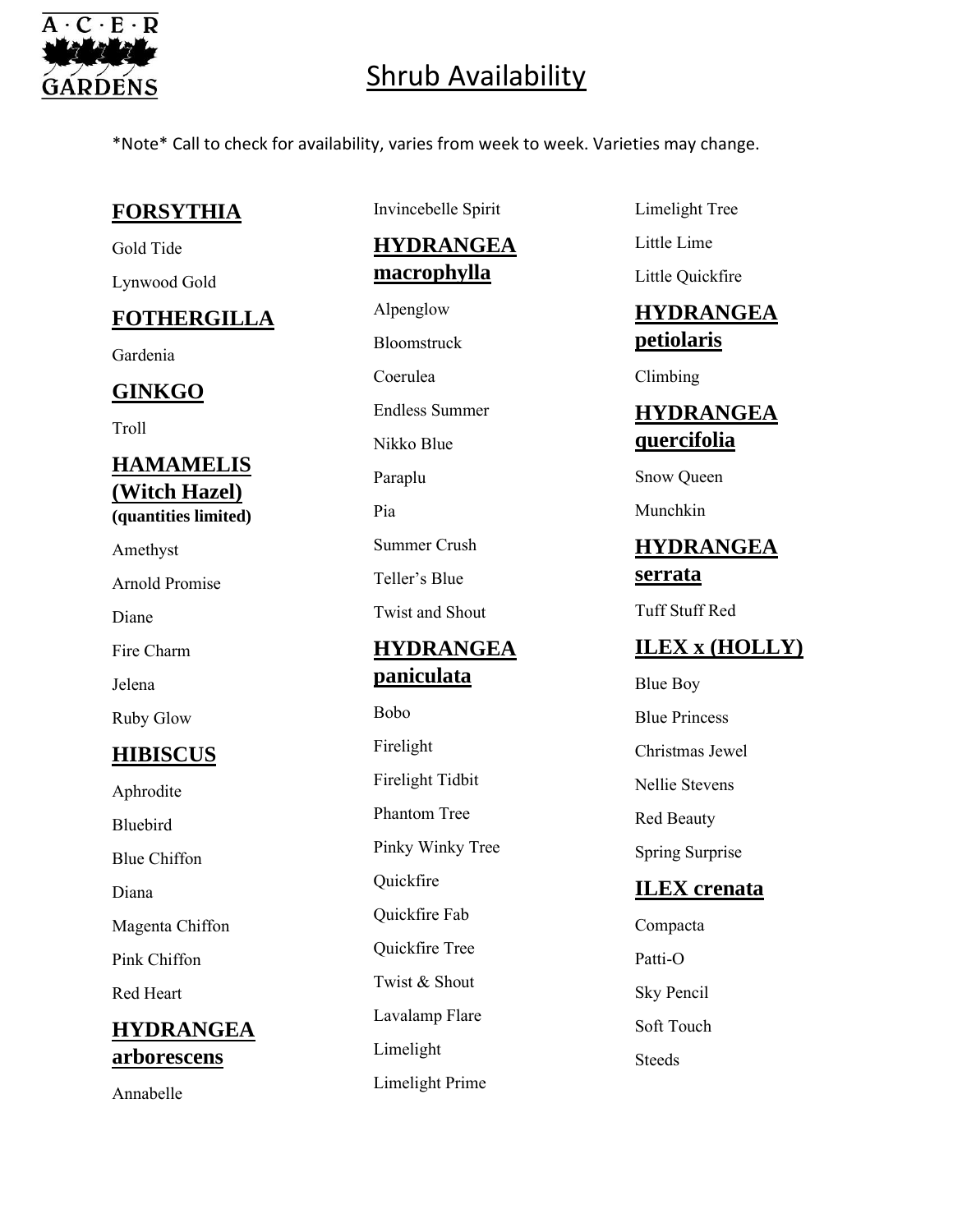

\*Note\* Call to check for availability, varies from week to week. Varieties may change.

## **ILEX glabra (Inkberry)**

Compacta

### **ILEX pedunculosa**

Female

Male

Frosty Morn

## **ILEX verticillata (Winterberry)**

- Berry Nice
- Jim Dandy

Little Goblin Red

Red Sprite

Southern Gentleman

Winter Red

## **ITEA**

Henry's Garnet

## **JUNIPER**

Blue Arrow Blue Star

Blue Pacific

Blue Point

Blue Rug

Fairview

Gin Fizz

Gold Coast

Green Sargent

Procumbens Nana

Wiltoni

**KALMIA (Mountain Laurel)**

Bull's Eye Carousel

Hoffman's Pink

Nathan Hale

Sarah

## **LAGERSTROEMIA (Crepe Myrtle)**

Red Rocket

Plum Magic

## **LARIX**

Pendula (prostrate Form)

## **LEUCOTHE**

Coast

Curly Red

## **LINDERA**

Benzoin

## **LONICERA (Honeysuckle)**

Alabama Crimson Dropmore Scarlet **Heckrottii** Mandarin Manifich

### **MAHONIA**

Leatherleaf

### **MYRICA (Bayberry)**

## **OSMANTHUS Goshiki**

### **PHILADELPHUS**

Janet Reidy

Snowflake

## **PHYSOCARPUS (Ninebark)**

Ginger Wine Summer Wine

Tiny Wine

## **PICEA (Spruce)**

Abies Abies acrocona Abies Hasin Abies Nidiformis Abies Pendula Abies Pusch Abies tabuliformis Alberta Spruce Black Hills Spruce

Birdsnest Green

Glauca Echiniformis

Glauca Globosa

Glauca Pendula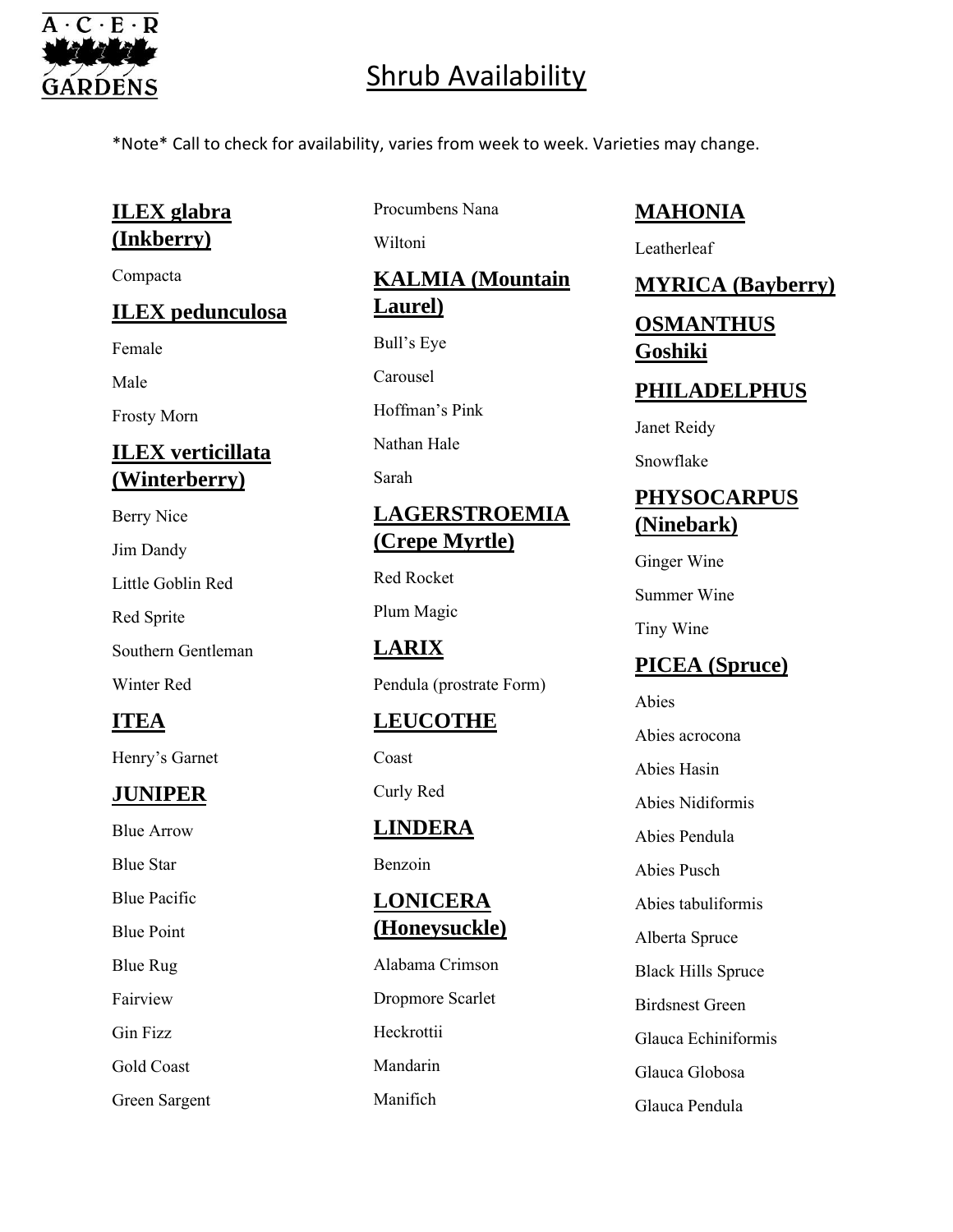

\*Note\* Call to check for availability, varies from week to week. Varieties may change.

Mariana Ericoides Mariana Nana Montgomery Blue Spruce Norway Spruce Omorika Nana Omorika Pendula Orientalis Nana Orientalis Silver Seedlings

### **PINUS (Pine)**

Blue Jay Fuku-Zu-Mi Gimborn's Ideal Glauca Nana Hillside Creeper Jane Kluis Mugo Rock Garden Oculus Draconis Sarah Rachel Soft Touch Tani Mano Uki Taylor's Sunburst Virdis Compacta

### **PIERIS (Andromeda)**

Blue Ice Dorothy Wycoff Flaming Silver Katsura

Little Heath Mountain Fire Prelude **POTENTILLA** Abottswood White Gold Drop Tridentata

#### **PRUNUS**

Chestnut Hill (Cherry Laurel) Glandulosa Rosea

# **RHAMNUS**

Fine Line

### **RHUS**

Gro-low

### **RASPBERRIES**

Boyne Encore Meeker Red Latham Shortcake Willamette

### **RHODODENDRON**

Aglo Chionoides English Roseum Nova Zembla

Olga Mezitt Purpureum Grandiflorum PJM Solidarity Roseum Elegans Windbeam **ROSE**

Angel Face Arborose Florentina Arborose Kiss Me Kate Arborose Quicksilver Arborose Tangerine Skies Bonica Carefree Wonder Candy Can Cocktail Canyon Red Cinco de Mayo Drift Red Drift Pink Easy Does It Fairy Fruity Petals Gold Struck Julia Child Knock Out Double Pink Knock Out Double Red Knock Out Petite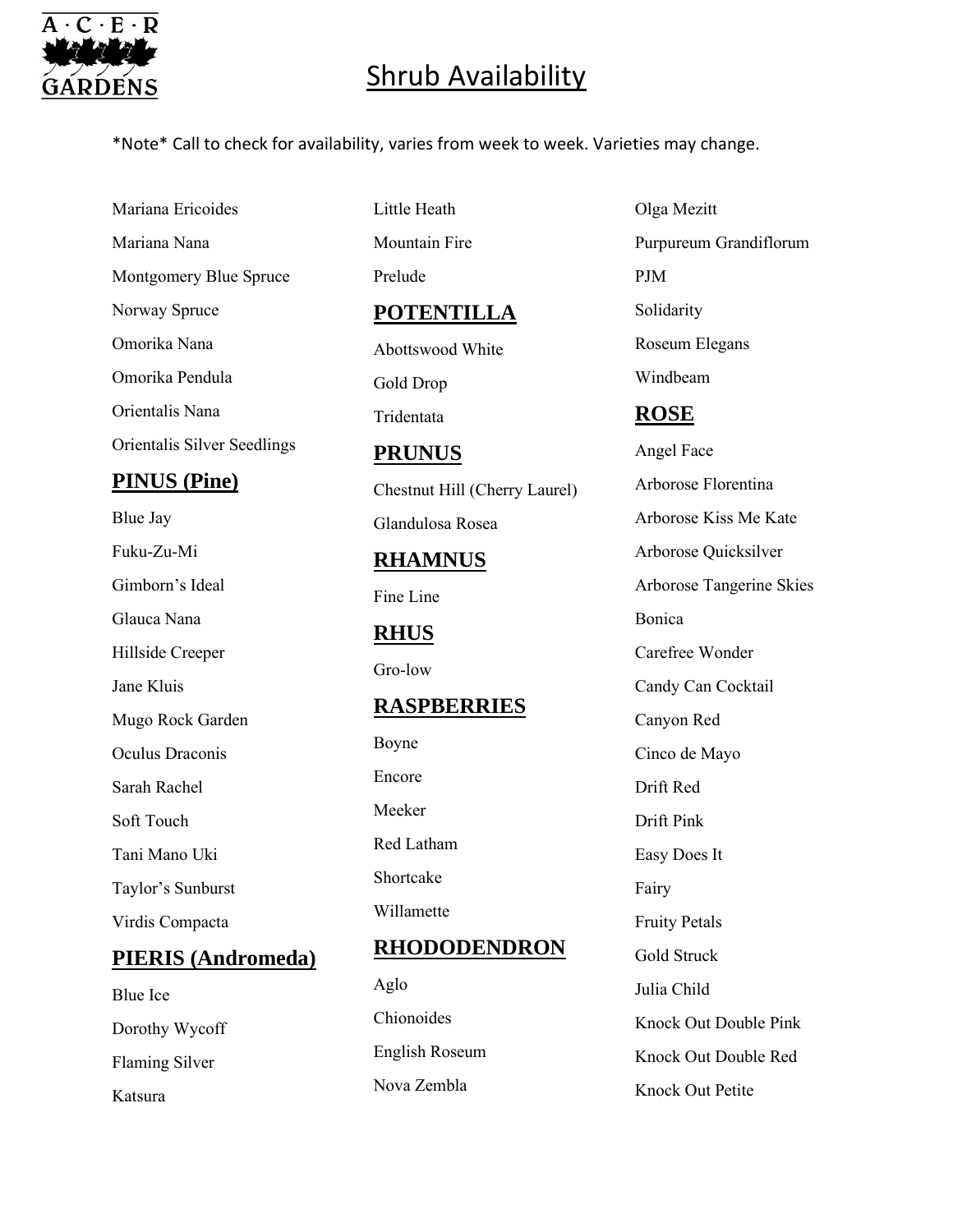

\*Note\* Call to check for availability, varies from week to week. Varieties may change.

Knock Out White Meidiland Ruby New Dawn Pinkerbelle Pretty Polly Lavender Pretty Polly Pink Pretty Polly White Purple Pavement Rubrifolia Rugosa Rugosa Alba Sea Foam Snow Pavement White Dawn Zepherine Drouhin **SALIX (Willow)**

Chaenomeloides Discolor Hakuro Nishiki Melanostachys Purpurea Nana

## **SAMBUCUS**

Burgundy Lace Lemony Lace

**SAROCOCCA (Sweet Box)**

Fragrant Sar 1

#### **SCHIZOPHRAGMA**

Roseum Moonlight **SPIREA** Candy Corn Gold Mound Little Princess Magic Carpet Neon Flash Snowmound

### **STEPHANDRA**

Crispii

**SYMPHORICARPOS**

albus

#### **SYRINGA (Lilac)**

Baby Kim Bloomerang Dark Purple Bloomerang Tree Donald Wyman meyeri Miss Kim New Age Lavender

## **THUJA** Dwarf Globe

Emerald Green Fire Chief

Forever Goldy

Green Giant Holmstrup

Linesville

Pancake

## **THUJOPSIS**

Nana

### **TSUGA**

Jervis

### **VIBURNUM**

Alleghany Carlesii Dentatum Juddii Mariesii Opulas Roseum Summer Snowflake Winterthur

**VITEX** Pink Pinnacle

**WEIGELA** Date Night Stunner

Electric Love

Red Princess

Variegated

Wine & Roses

## **WIKSTROEMIA**